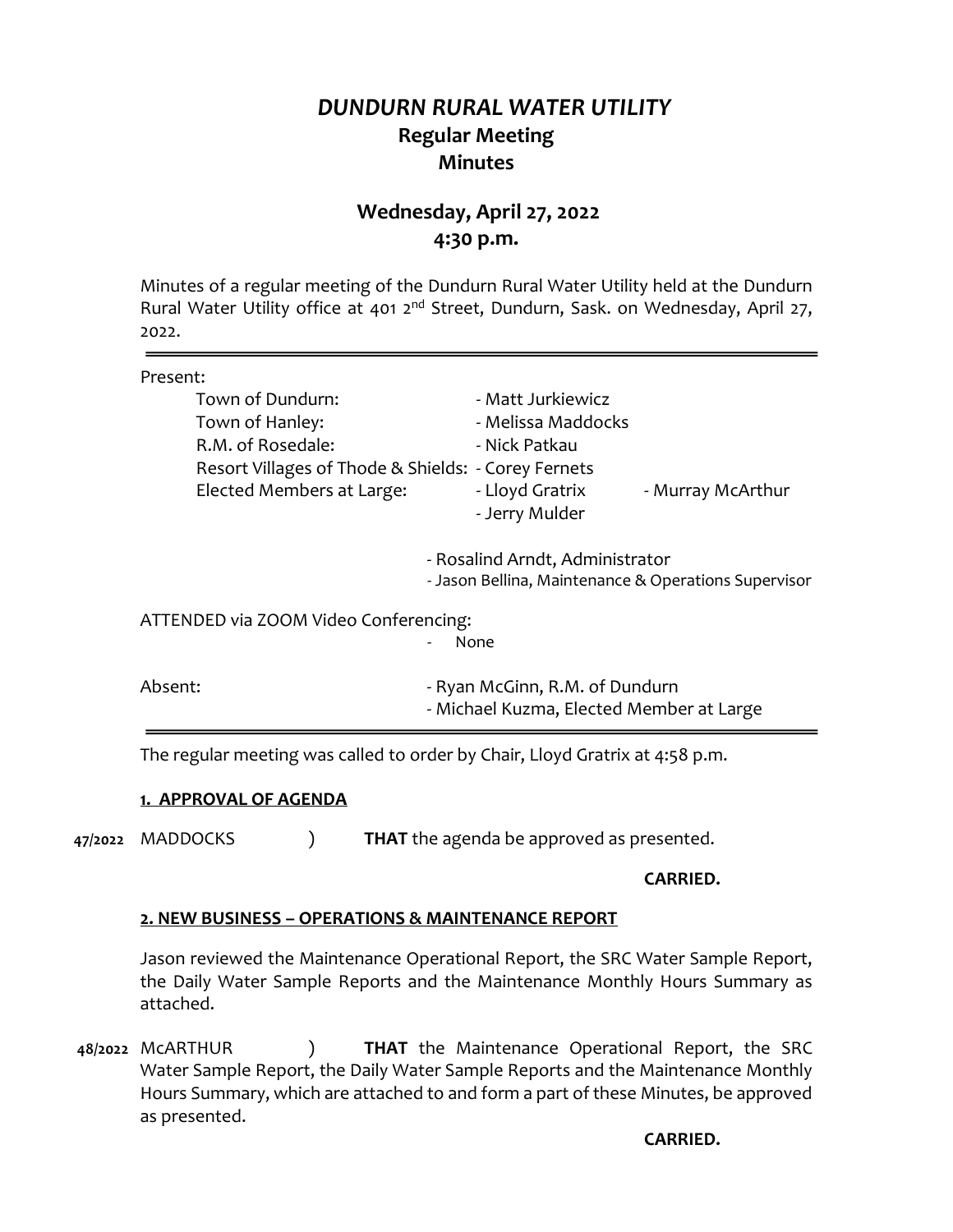DRWU – Regular Meeting – April 27, 2022 – page 2

# **2.f. REVIEW OF MAINTENANCE COMMITTEE MEETING – April 20, 2022**

The Board reviewed the minutes from the April 20<sup>th</sup> Maintenance Committee meeting.

**49/2022** JURKIEWICZ ) **THAT** from information received from the Solar Panel companies following the Maintenance Committee meeting, **THAT** the Solar Panel tenders for Pump Houses #4 and #5 will be awarded to Sundawg Solar Inc. for \$139,500.00 plus taxes.

### **CARRIED.**

**50/2022** FERNETS ) **THAT** from the recommendation of the Maintenance Committee, that Dundurn Rural Water will purchase gravel for Pump Houses 6, 8, 9 and 10 from KMS Construction at a cost of \$4,320 plus taxes.

### **CARRIED.**

Following the water line break, it was decided that the Phase number that each subscriber is in will now be added to the service address on the water bills.

Jason contacted SRC to inquire if due to a water line break emergency, can water samples be taken into SRC on days that SRC is closed. We would have to give them a specific time of day of when we would take the sample in. Jason will now check with ALS Lab in Saskatoon if they would be able to complete the sampling after regular hours of operation.

# **Update on Badger outstanding invoices:**

Rosalind read email to and from Badger regarding the length of time the Badger software issue has taken. We will continue to work with Iconix and Badger on this matter.

**5:43 p.m.** – Jason Bellina left the meeting.

### **3.a. REVIEW OF MINUTES FROM MARCH 23, 2022**

**51/2022** PATKAU ) **THAT** the minutes from the March 23, 2022 board meeting be approved as circulated.

**CARRIED.**

### **3.b. REVIEW OF MINUTES FROM APRIL 6, 2022**

**52/2022** MULDER ) **THAT** the minutes from the April 6, 2022 special meeting be approved as circulated.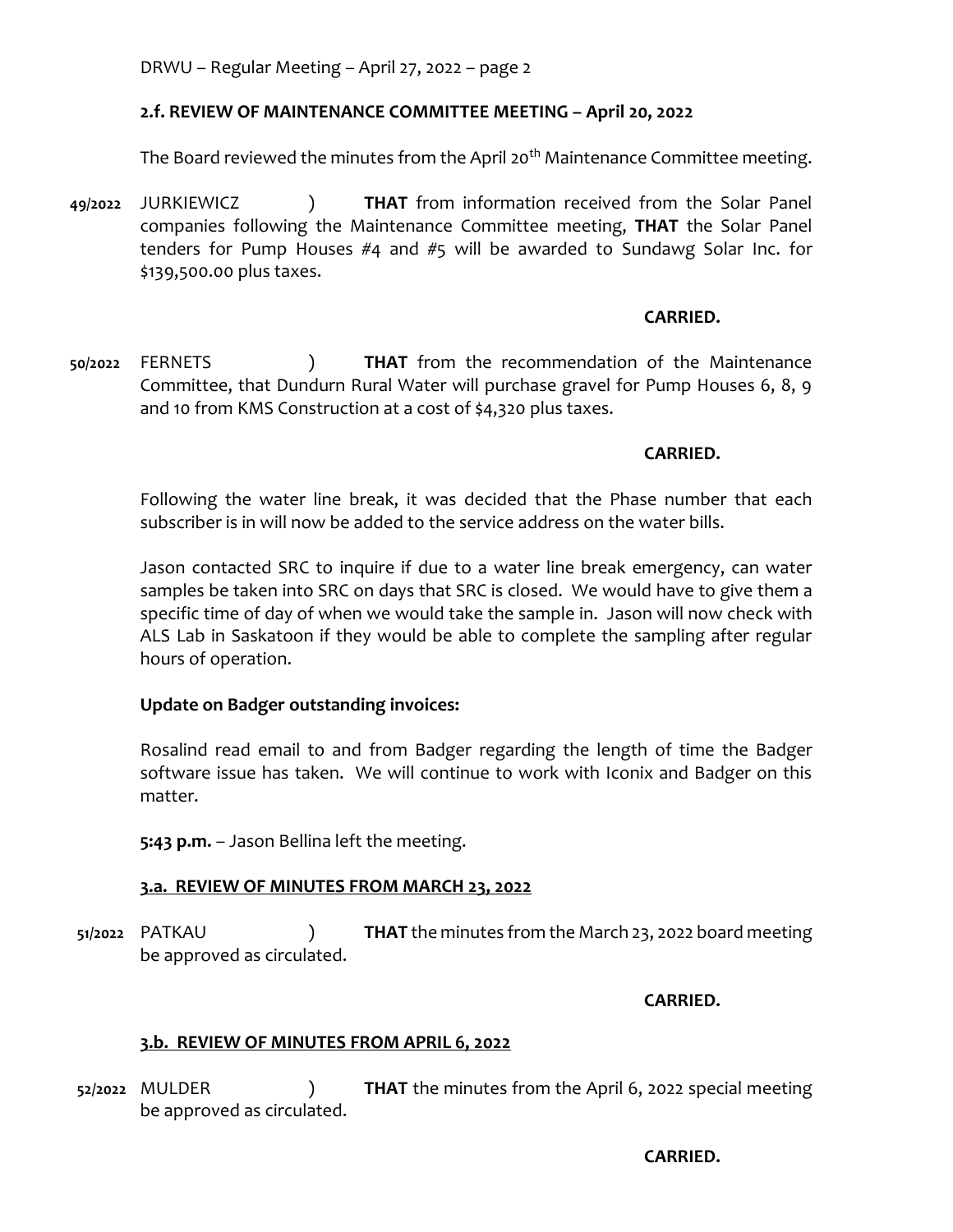# **4. BUSINESS ARISING FROM PREVIOUS MINUTES (as stated on Agenda)**

- a. Edgemont Estates
- **53/2022** GRATRIX ) **THAT** the Board will inform Edgemont Estates **THAT** the full Sustainability Charge will be part of the Construction Costs based on the requested capacity.

#### **CARRIED.**

The Board will hold a ZOOM meeting with Edgemont Estate representatives at 9:15 a.m. – Thursday, April  $28^{th}$ , 2022.

- b. South Floral Water Corporation
- **54/2022** MADDOCKS ) **THAT** the Board will enter into an agreement with South Floral Water Corporation stating we will provide one hour of service each month at a rate of \$100 per hour. If more than one hour of service is required any month, the rate will be \$100 per hour for each additional hour.

# **CARRIED.**

- c. SaskWater Agreement review from James Ridgway
- **55/2022** MCARTHUR ) **THAT** the Board sign the SaskWater Potable Water Supply Agreement effective January 1, 2022.

### **CARRIED.**

# **5. NEW BUSINESS – CORRESPONDENCE**

- a. Lingard & Dreger Relationship with Dundurn Rural Water
- b. Lingard & Dreger Details on completion of Financial Statements
- c. South Floral Water Corp. Add Fees to Agreement
- d. Jensen Stromberg Accountant for Town of Dundurn Verifying taxes owed
- e. Letter **TO** Jensen Stromberg Not in agreement with taxes owed to Town
- f. SaskWater Drinking Water Quality and Compliance Report for 2021
- g. Town of Dundurn Assessment Notice for 2022
- h. Town of Dundurn Requesting quote for administering Dundurn & Area Waste Water Utility

**56/2022** MADDOCKS ) **THAT** Dundurn Rural Water will provide all administration duties for Dundurn and Area Waste Water Utility at a rate of \$400 per month and **THAT**  this amount will be reviewed annually at the anniversary of the contract.

- i. R.M. of Dundurn New representative for Dundurn Rural Water Board
- j. Prairie Law Group Review of SaskWater Agreement
- k. SaskWater City of Saskatoon Connection Fees & Grandfathering Rules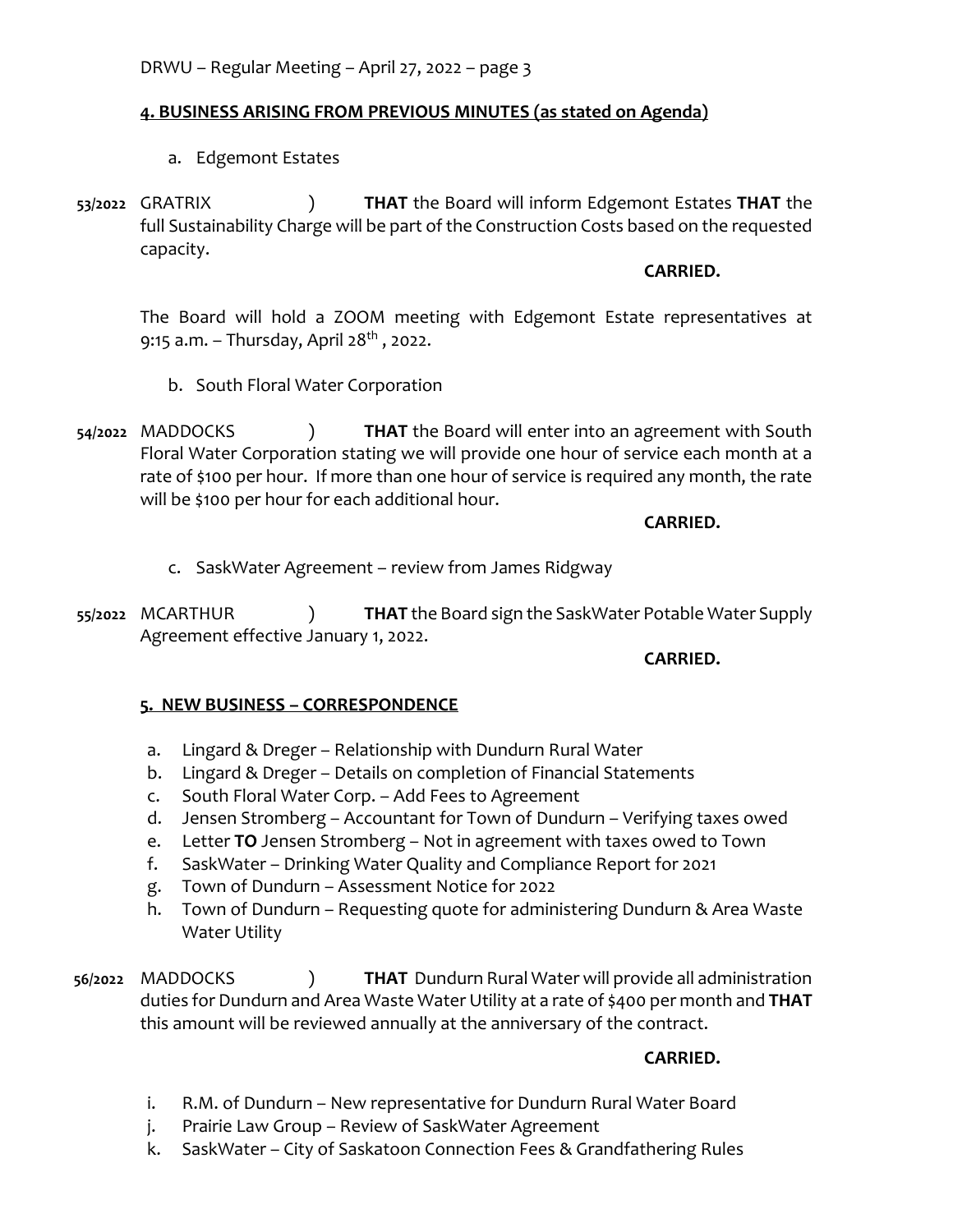DRWU – Regular Meeting – April 27, 2022 – page 4

**57/2022** FERNETS ) **THAT** Galen Heinrichs of the City of Saskatoon and Greg Pohler from SaskWater be invited to the May Board meeting to review the grandfathering rules.

**CARRIED.**

- l. R.M. of Dundurn Tax Enforcement
- **58/2022** PATKAU ) **THAT** the Correspondence, having been read, be accepted and filed.

### **CARRIED.**

# **6.a. and 6.b. NEW BUSINESS – ADMINISTRATOR REPORT / EMPLOYEE REPORT**

**59/2022** MULDER ) **THAT** the Administrator's Report and Employee Payroll Reports for the April 27, 2022 meeting, which is attached to and form a part of these Minutes, be approved as presented.

# **CARRIED.**

# **7. NEW BUSINESS – MONTHLY FINANCIAL REPORT**

In Michael Kuzma's absence, Rosalind reviewed the complete Financial Report for March 2022.

**60/2022** GRATRIX ) **THAT** the Financial Report for March 2022 as presented by Rosalind Arndt, which are attached to and form a part of these Minutes, be approved as presented.

### **CARRIED.**

# **8. NEW BUSINESS – COMMITTEE REPORTS**

The minutes from the April 20<sup>th</sup> Maintenance Committee meeting were reviewed under the Operations & Maintenance Report.

No other Committee meetings were held.

# **9. ACCOUNTS PAYABLE REVIEW AND APPROVAL**

**61/2022** MADDOCKS ) **THAT** the accounts from Cheque No. 4760 to Cheque No. 4787, along with other payments, a list of which is attached to and forms a part of the March 23, 2022 Minutes, be approved as presented.